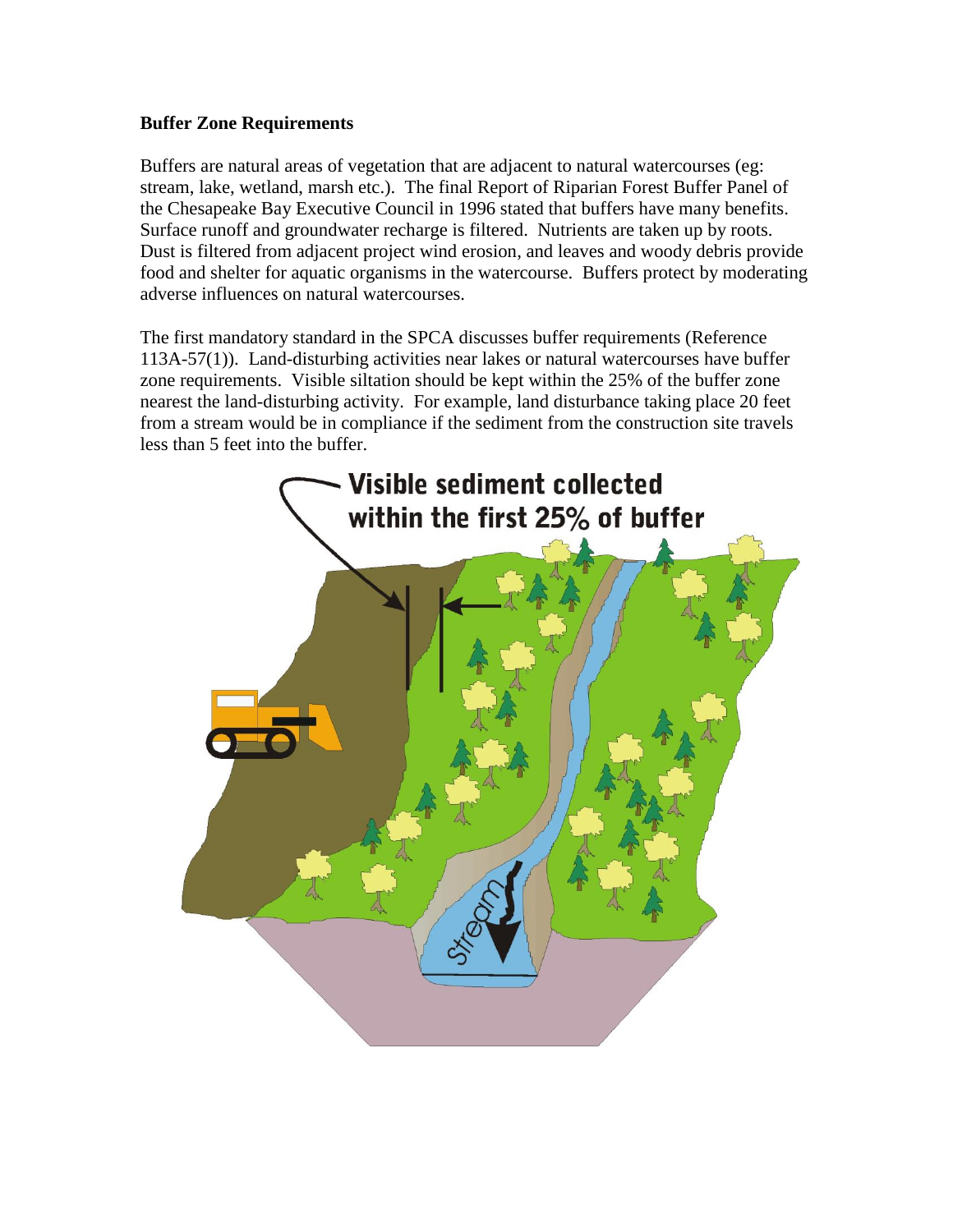Width is a very important consideration in the overall effectiveness of buffers. The appropriate buffer width can vary depending on site conditions, soils, topography, hydrology, adjacent land use, and benefits one is trying to gain by maintaining or installing a buffer. Guidance is provided for determining the width of undisturbed vegetation zones with percent slope considerations. Reference Guidance for Determining Width of Undisturbed Vegetation Zones policy here.

Classified Trout Streams have the same requirement as all other lake or natural water course, but the undisturbed buffer zone for a trout stream must be at least 25 feet wide. Provided, however, that the Sedimentation Control Commission may approve plans which include land-disturbing activity along trout waters when the duration of said disturbance would be temporary and the extent of said disturbance would be minimal. The SPCA requires the minimum buffer for those streams classified as trout waters by the Environmental Management Commission. To find out if a stream is classified as Pull article on trout water classification from

http://www.dlr.enr.state.nc.us/images/2004\_vol11\_no4\_octnovdec\_sediments.pdf All tributaries to those streams (named and unnamed) take on the trout classification. The 25' buffer is to be measured from the top of the bank.



The Sedimentation Control Commission can allow trout buffer zones to be violated if the violation is temporary and minimal. The disturbance is temporary and minimal by rule when the disturbance is limited to a maximum 10% of the buffer zone within the tract such that no more than 100 linear feet of disturbance occurs in every 1,000 feet of buffer zone. For example, if the tract has 5,000 linear feet of buffer zone then the total amount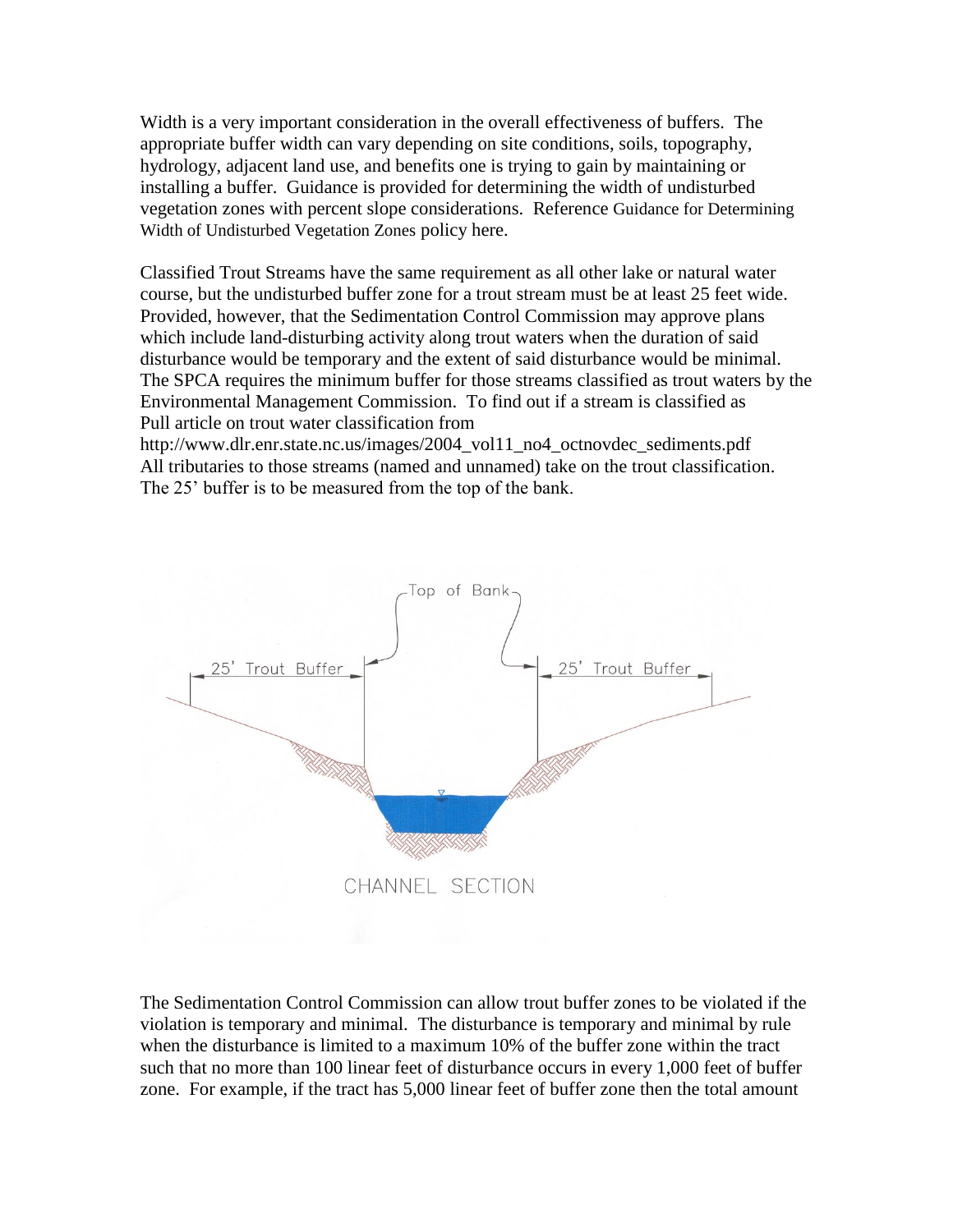of buffer zone that can be disturbed is 500 feet. However, the 500 feet cannot be a continuous 500 feet. Only 100 feet in every 1000 feet can be disturbed. These disturbances can be approved by the regional office as part of the erosion and sedimentation control plan approval. Longer lengths of the buffer zone may be disturbed with the approval of the Division of Energy, Mineral, and Land Resources Director. In other words, if more than 10% of the stream and/or more than 100 feet in 1000 feet of stream is proposed to be disturbed then it requires Director approval. This approval has been delegated to the Section Chief of Land Quality. If someone wants to disturb more than allowed by the rules, they must submit a variance request in the form of a plan to the Land Quality Section Chief in Raleigh. No land disturbing activity shall be undertaken within a buffer zone adjacent to designated trout waters that will cause adverse temperature fluctuations, as set forth in 15A NCAC 2B.0211 "Fresh Surface Water Classification and Standards", in these waters.

The plan shall include the following: a description of actions taken to avoid and to minimize the impact on the buffer and why this disturbance is considered to have temporary impacts on the buffer and stream from erosion and sedimentation, the top of bank of the trout stream must be identified on the plan, the 25 foot buffer must be identified on the plan, the length and width of buffer to be disturbed must be identified on the plan, and a narrative including a description of the disturbance, a construction schedule detailing how the buffer is to be disturbed, the erosion and sedimentation control measures to be used in the buffer with details and calculations, show any additional measures that may be planned to minimize the impact from erosion and sedimentation. This does not include taking into consideration other types of water quality impacts or wildlife impacts.



PLAN VIEW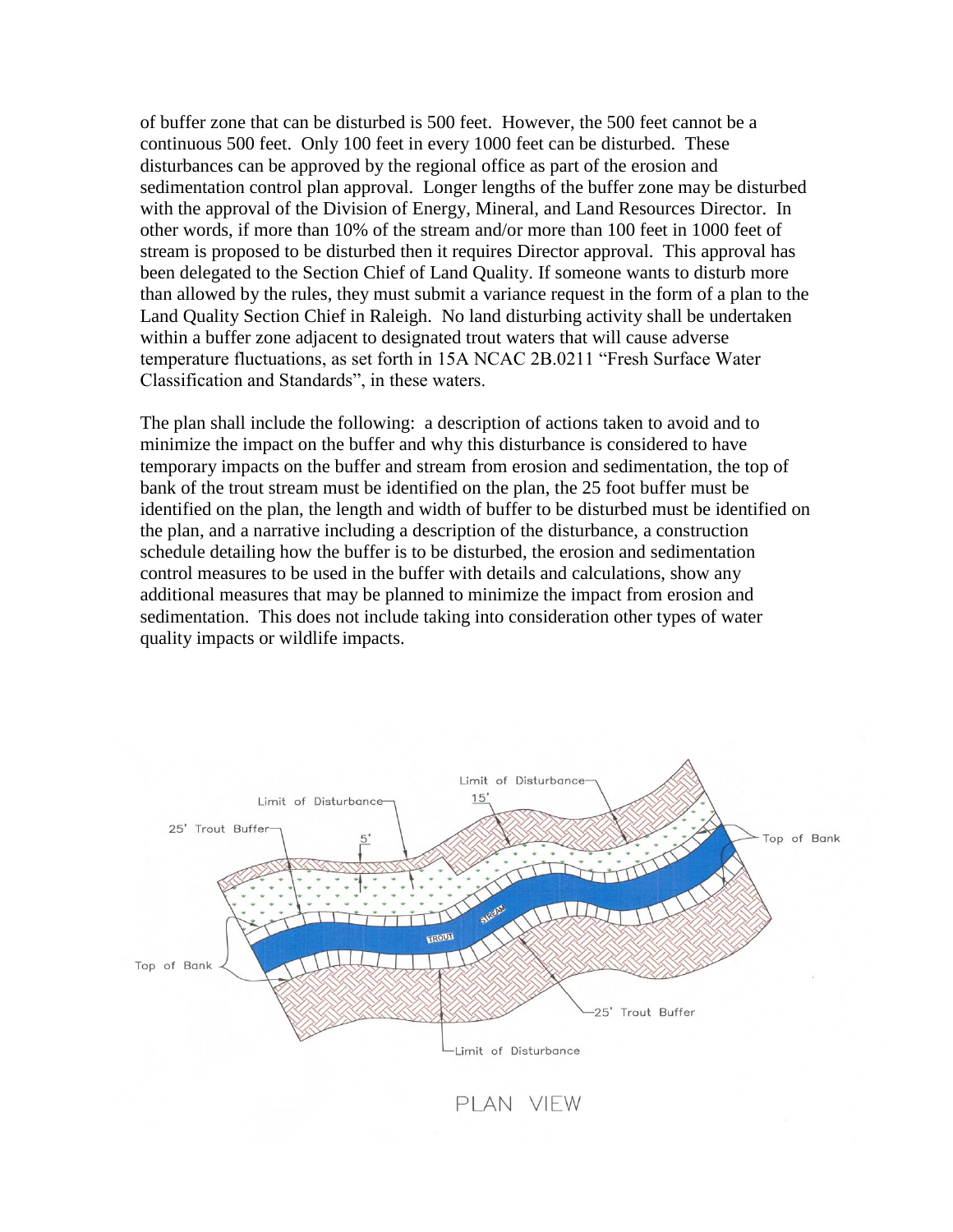## **Maintenance**

When planning, consideration should be taken not to store excavated material from project or sediment control measure in or above a buffer. Also, the buffer should remain undisturbed. Keep equipment and material storage out of the buffer.

If the buffer is in a 100-yr flood plain, allowing a larger riparian area may be prudent. Perhaps stormwater or tax credits can be allowed for implementation of larger buffers.

#### **Trout buffer variance**

There is no set time frame to review a request for trout buffer variance. The Land Quality staff looks at each plan thoroughly and determines if impacts will be minimal and temporary. No disturbance will be approved if it can be moved out of the trout buffer. Variances that are approved will generally have conditions that shall be come part of the plan. These conditions may be general which pertain to all projects or project specific. Several of these conditions are as follows: not working when precipitation is forecasted, No work during fish spawning seasons, a full time erosion and sedimentation control inspector with the authority to shut the job down.

Anyone requesting a trout buffer waiver is encouraged to contact the Division of Water Resources and obtain a 401 certification if needed. The Division of Energy, Mineral, and Land Resources and the Division of Water Resources coordinate the 401 certification and the trout buffer variance. Trout buffer variances do not supercede the turbidity standard of 10 NTUs.

In 1991, a change was made to the NC Sedimentation Pollution Control Act (SPCA) stating that "waters that have been classified as trout waters by the Environmental Management Commission (EMC) shall have an undisturbed buffer zone 25 feet wide or of sufficient width to confine visible siltation within the twenty-five percent (25%) of the buffer zone nearest the land disturbing activity, whichever is greater" (G.S. 113A-57(1)). Trout waters are classified as "suitable for natural trout propagation and maintenance of stocked trout" (15A NCAC 02B .0301) which means trout do not have to be present in the waters for them to be classified as trout waters. All named and unnamed tributaries flowing to the affected trout waters are classified as trout waters as defined by the EMC  $(15A NCAC 02B .0301(i)(1))$ . Since it was passed, this provision of the SPCA has helped protect trout waters in North Carolina. The law also states that "the Sedimentation Control Commission may approve plans which include land-disturbing activity along trout waters when the duration of said disturbance would be temporary and the extent of said disturbance would be minimal" (G.S. 113A-57(1)). The NC Department of Environmental Quality (DEQ) has established procedures for granting approval of temporary disturbances in the trout water buffer zone (15A NCAC 04B .0125).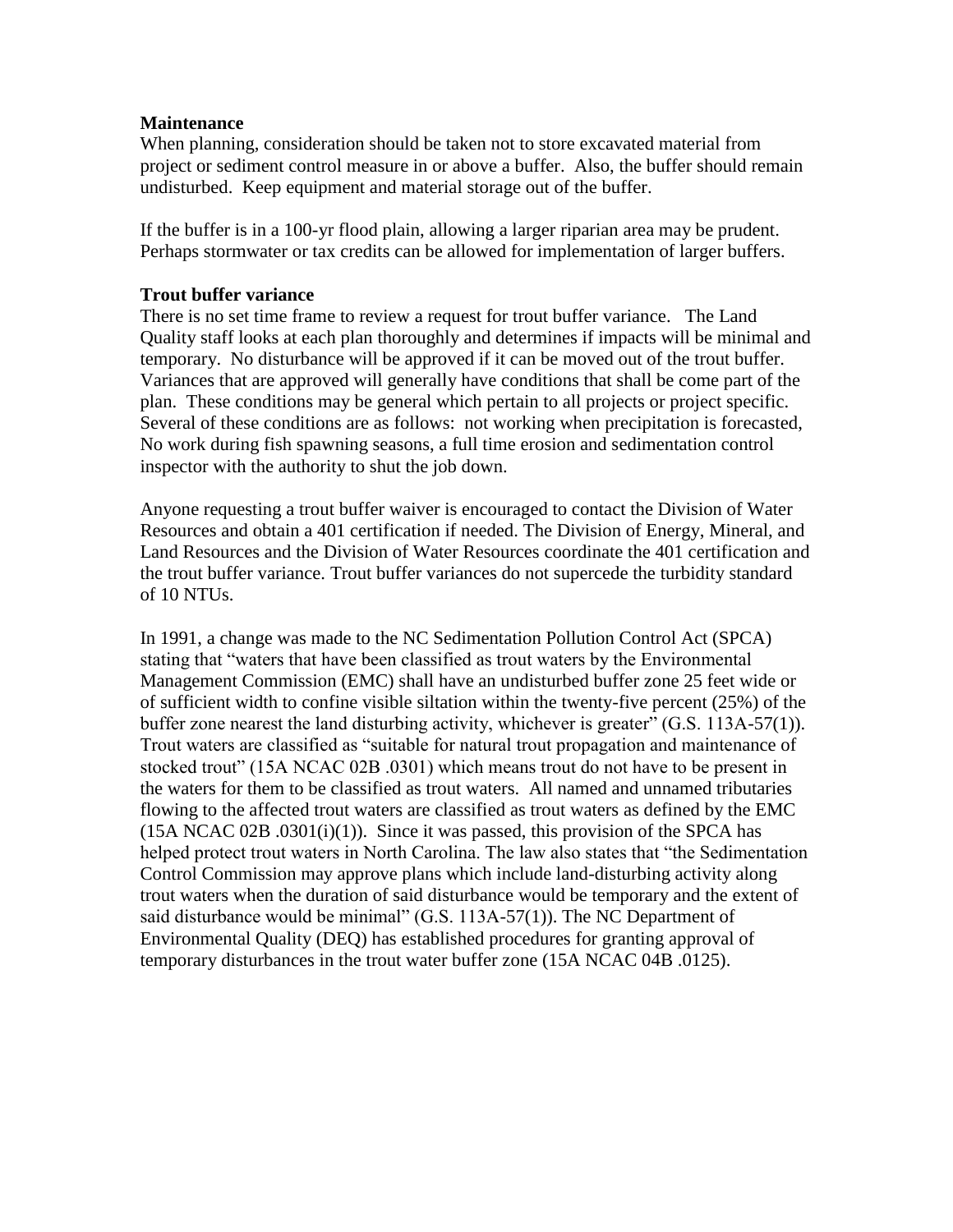## **Trout Buffer Variance Request**

Parties that plan to conduct land-disturbing activities along EMC classified trout waters must submit a trout buffer variance request in addition to their erosion control plan. If land-disturbing activity is to be ten percent or less of the total length of the buffer zone within the tract to be disturbed, and does not exceed 100 linear feet of disturbance in each 1000 linear feet of the buffer zone, then the regional engineer may review the trout buffer variance request (15A NCAC 04B .0125(c)). If land-disturbing activity is to be more than ten percent of the total length of the buffer zone within the tract to be disturbed, or more than 100 linear feet of disturbance in each 1000 linear feet of the buffer zone, then the trout buffer variance request must be reviewed by the chief of the Land Quality Section, Division of Energy, Mineral, and Land Resources (DEMLR) (15A NCAC 04B .0125(c)). When submitting a trout buffer variance request the following items must be included:

- $\Box$  A map depicting:
- all the trout waters on the tract

 $\Box$  the linear distance and width of the buffer to be disturbed

 $\Box$  the first 25 feet of the buffer measured from the top of the bank

discharge points into the buffer zone

A description of disturbance in the buffer

 $\Box$  A construction schedule describing how and when the work in the buffer will be done

 $\Box$  A description of measures that will be used to control erosion and sedimentation

Additional protection, such as planting trees

# **Points of guidance**

Parties that plan to conduct land-disturbing activities in a trout buffer need to be aware of the following:

DEMLR looks at erosion and sedimentation control impacts only and does not look at other impacts such as water quality or heavy metals.

There is no fee and no set timeframe to review the erosion and sedimentation control plans with trout buffer variances. The 30-day rule does not apply as with regular erosion and sedimentation control plans.

 $\Box$  DEMLR reviews the plans thoroughly. If the project can be moved out of the trout buffer, the plan will not be approved as proposed.

 $\Box$  There may be site-specific conditions for variances that are approved. Such conditions may include: hiring a full-time erosion and sedimentation control inspector; monitoring the weather for proper timing of land-disturbing activity; and not allowing landdisturbing activity in the buffer during fish spawning season.

 $\Box$  Parties are required to coordinate with the Division of Water Resources for 401 certification, if needed.

 $\Box$  If dewatering is part of the plan, the location of the settling device and discharge point must be included in the plan.

Each side of a stream is considered a separate buffer zone.

 $\Box$  The 25 foot minimum width for an undisturbed buffer zone is measured horizontally from the top of the bank  $(15A NCAC 04B .0125(b))$ .

 $\Box$  The erosion and sedimentation control plans must be approved and measures must be in place before land-disturbing activity is allowed to take place in the buffer.